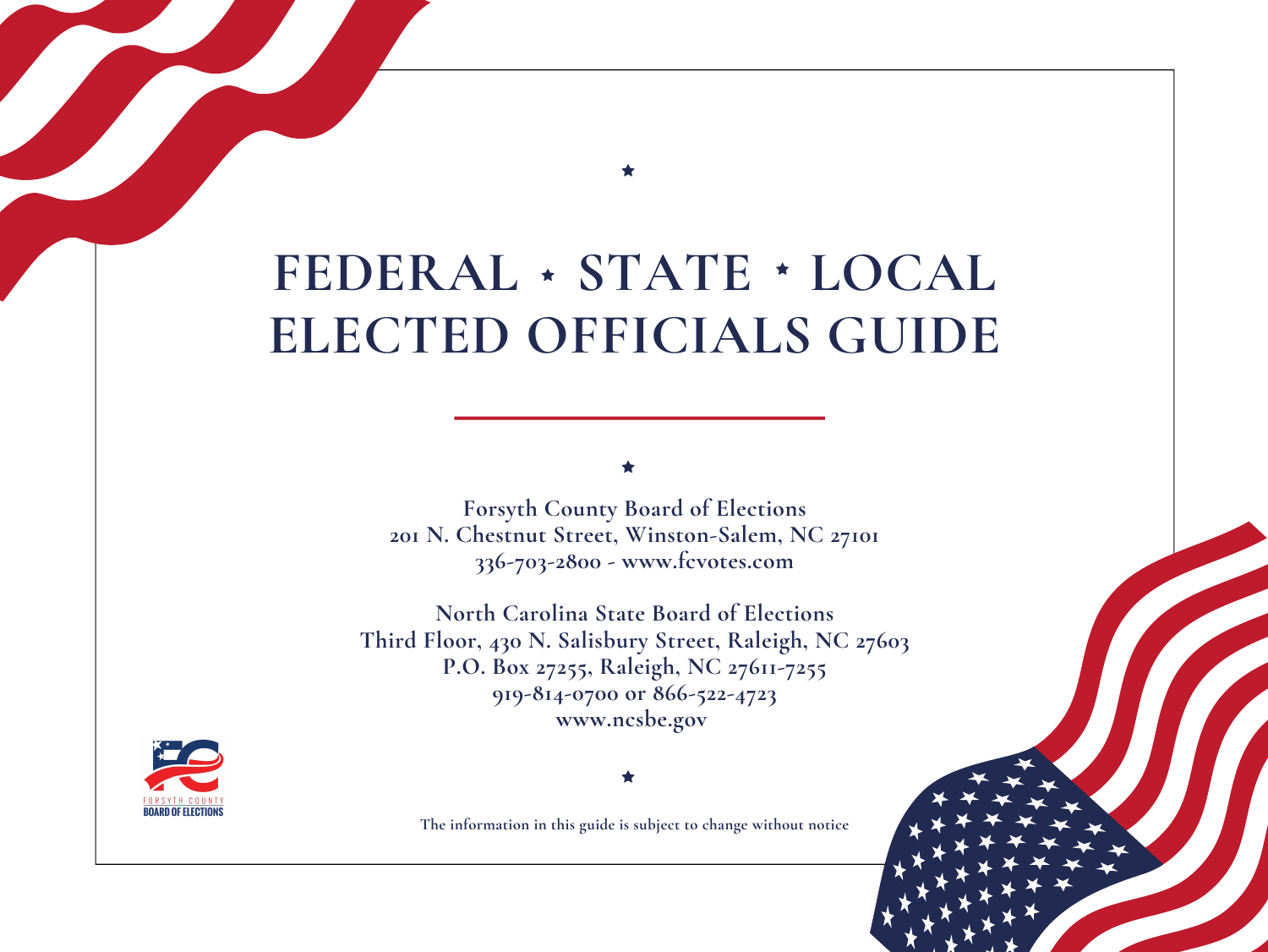**President Of The United States 4 yr. term Joe Biden** (D) 4 yr. term ‐ (2020 ‐ 2024) The White House 1600 Pennsylvania Av. NW Washington, DC 20500 (202) 456‐1414 ‐ president@whitehouse.gov

**Vice‐President Kamala Harris** (D) 4 yr. term ‐ (2020 – 2024) vicepresident@whitehouse.gov

**U.S. Senate**  http://www.senate.gov ‐ 2 seats, 6 yr. term

**Richard Burr** (R) (2016 ‐ 2022) Washington DC Office 217 Russell Senate Office Building Washington, DC 20510 (202) 224‐3154 Winston‐Salem Office 2000 W. First St., Suite 508 Winston‐Salem, NC 27104 (336) 631‐5125

**Thom Tillis** (R) (2020 ‐ 2026) Washington DC Office 113 Dirksen Senate Office Building Washington, DC 20510 (202) 224‐6342 Raleigh Office 310 New Bern Av., Suite 122 Raleigh, NC 27601 (919) 856‐4630

**U.S. House Of Representatives** ‐ 2 yr. term http://www.house.gov

**12th District**

**Alma Adams** (D) (2021 ‐ 2023) Washington DC Office 2436 Rayburn House Office Building Washington, DC 20515 202‐225‐1510 ‐ 202‐225‐1512 (fax) Charlotte District Office 801 E Morehead St. ‐ Suite 150 Charlotte, NC 28202 704‐344‐9950 ‐ 704‐344‐9971 (fax)

**Governor** ‐ 4 yr. term http://governor.nc.gov

**Roy Cooper** (D) (2020 ‐ 2024) Office of the Governor 20301 Mail Service Center, Raleigh, NC 27699 (800) 662‐7952 ‐ (919) 814‐2000

**N.C. Lieutenant Governor** ‐ 4 yr. term **Mark Robinson** (R) (2020 ‐ 2024) 310 N. Blount St., Raleigh, NC 27601 20401 Mail Service Center, Raleigh, NC 27699 (919) 814 3680

**N.C Auditor** ‐ 4 yr. term **Beth Wood** (D) (2020 ‐ 2024) 20601 Mail Service Center, Raleigh, NC 27699 (919) 807‐7500 ‐ (800) 730‐8477

**N.C Commissioner of Agriculture** ‐ 4 yr. term **Steve Troxler** (R) (2020 ‐ 2024) 2 West Edenton St., Raleigh, NC 27601 1001 Mail Service Center, Raleigh, NC 27699 (919) 707‐3000

**N.C Commissioner of Insurance** ‐ 4 yr. term **Mike Causey** (R) (2020 ‐ 2024) 325 N. Salisbury St., Raleigh, NC 27603 (855) 408‐1212

**N.C Commissioner of Labor** ‐ 4 yr. term **Josh Dobson** (R) (2020 ‐ 2024) 4 West Edenton St., Raleigh, NC 27601 1101 Mail Service Center, Raleigh, NC 27699 (800) 625‐2267

**N.C Secretary of State** ‐ 4 yr. term **Elaine Marshall** (D) (2020 ‐ 2024) 2 South Salisbury St., Raleigh, NC 27601 PO Box 29622, Raleigh, NC 27626 (919) 814‐5400

**N.C. Superintendent of Public Instruction** 4 yr. term **Catherine Truitt** (R) (2020 ‐ 2024) 301 N. Wilmington St., Raleigh, NC 27601 6301 Mail Service Center, Raleigh, NC 27699 (984) 236‐2100

**N.C. Treasurer** ‐ 4 yr. term **Dale Folwell** (R) (2020 ‐ 2024) 3200 Atlantic Av., Raleigh, NC 27604 (919) 814‐4000

**N.C. State Senate ‐** 2 yr. term

**31st District Joyce R. Krawiec** (2020 ‐ 2022)

300 N. Salisbury St., Rm. 308, Raleigh, NC 27603 PO Box 1575, Kernersville, NC 27284 (919) 733‐7850 ‐ (336) 996‐3924 (H) joyce.krawiec@ncleg.gov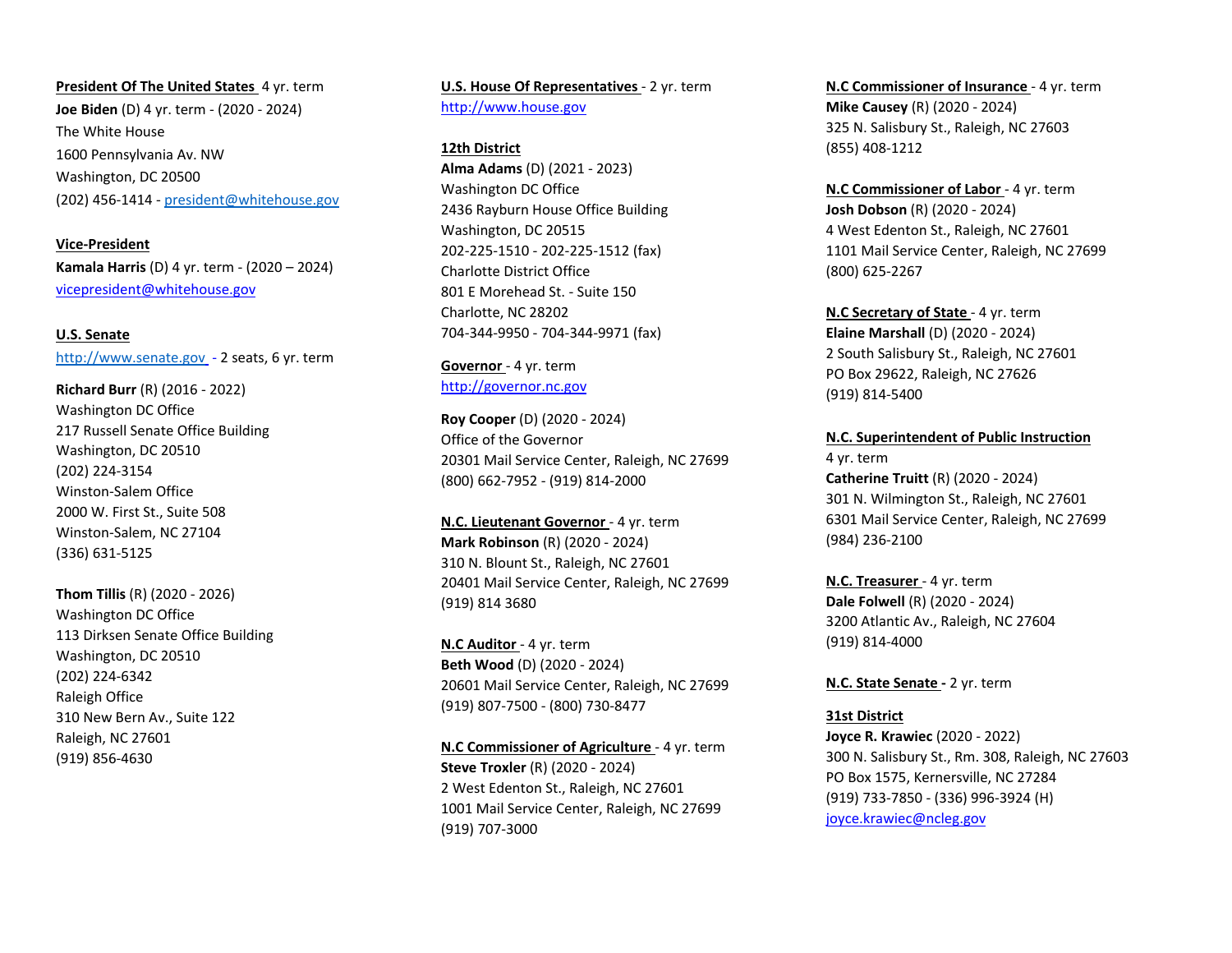#### **32nd District**

**Paul Lowe** (D) (2020 ‐ 2022) 16 W. Jones St., Rm. 1119, Raleigh, NC 27601 PO Box 20262, Winston‐Salem, NC 27120 (919) 733‐5620 ‐ paul.lowe@ncleg.gov

## **N.C. State House ‐** 2 yr. term

**71st District**

**Evelyn A. Terry** (D) (2020 ‐ 2022) 300 N. Salisbury St., Rm. 514, Raleigh, NC 27603 1224 Reynolds Forest Dr., Winston‐Salem, NC 27107 (919) 733‐5777 ‐ (336) 788‐5008 evelyn.terry@ncleg.gov

**72nd District Amber M. Baker** (D) (2020 ‐ 2022) 16 West Jones St., Rm. 1006, Raleigh, NC 27601 (919) 733‐5829 ‐ amber.baker@ncleg.gov

### **91st District**

**Kyle Hall** (R) (2021 ‐ 2023) 300 N. Salisbury St., Rm. 305, Raleigh, NC 27603 PO Box 2024, King, NC 27021 919‐733‐5609 ‐ Kyle.Hall@ncleg.gov

#### **74th District**

**Jeff Zenger** (R) (2020 ‐ 2022) 300 N. Salisbury St., Rm. 609 Raliegh, NC 27603 (919) 733‐5787 ‐ jeff.zenger@ncleg.gov

#### **75th District**

**Donny C. Lambeth** (R) (2020 ‐ 2022) 300 N. Salisbury St., Rm. 303, Raleigh, NC 27603 4627 S. Main St., Winston‐Salem, NC 27127 (919) 733‐5747 ‐ (919) 733‐5747 donny.lambeth@ncleg.gov

**Register of Deeds - 4 yr. term Lynne Johnson** (D) (2020 ‐ 2024) 201 N. Chestnut St., Winston‐Salem, NC 27101 (336) 703‐2700 ‐ johnsolg@forsyth.cc

**District Attorney - 4 yr. term Jim O'Neill** (R) (2018 ‐ 2022) 200 N. Main St., Winston‐Salem, NC 27101 (336) 779‐6310

**Sheriff ‐** 4 yr. term **Bobby F. Kimbrough** (D) (2018 ‐ 2022) 301 N. Church St., Winston‐Salem, NC 27101 (336) 917‐7001 ‐ kimbrobf@fcso.us

**Clerk Of Superior Court - 4 yr. term Denise Hines** (D) (2020 ‐ 2022) 200 N. Main St., Winston‐Salem, NC 27101 (336) 779‐6300

**Forsyth County Board of Commissioners - 4 yr. term** 201 N. Chestnut St., Winston Salem, NC 27101 (336) 703‐2020

**County Commissioner ‐ At Large Ted Kaplan** (D) (2018 ‐ 2022) 11695 Double Spring Rd., Lewisville, NC 27023 (336) 703‐2006 ‐ kaplanit@forsyth.cc

**County Commissioners ‐ District A Fleming El‐Amin** (D) (2018 ‐ 2022) 5400 Novack St, Winston‐Salem, NC 27105

(336) 703‐2004 ‐ elaminfa@forsyth.cc

**Tonya McDaniel** (D) (2018 ‐ 2022) 3640 Cheshire Woods Dr., Winston‐Salem, NC 27106

(336) 703‐2005 ‐ mcdanitd@forsyth.cc

**County Commissioners ‐ District B Don Martin** (R) (2018 ‐ 2022) 6307 Tobaccoville Rd., Tobaccoville, NC 27050 (336) 703‐2002 ‐ martindl@forsyth.cc

**Richard V. Linville** (R) (2020 – 2024) 6321 Vance Rd., Kernersville, NC 27284 (336) 703‐2003 ‐ linvilrv@forsyth.cc

**Dave Plyler** (R) (2020 ‐ 2024) 211 Harmon Ln., Kernersville, NC 27284 (336) 703‐2001 ‐ PlylerDR@forsyth.cc

**Gloria D. Whisenhunt** (R) (2020 ‐ 2024) 456 N. Hawthorne Rd., Winston‐Salem, NC 27104 (336) 703‐2007 ‐ whisengd@forsyth.cc

**Board Of Education - 4 yr. term** PO Box 2513, Winston‐Salem, NC 27102‐2513 (336) 727‐2292

**Board of Education ‐ At Large ‐ Partisan Andrea Bramer** (D) (2018 ‐ 2022) 4459 Timber Ln., Winston‐Salem, NC 27127 abramer@wsfcs.k12.nc.us